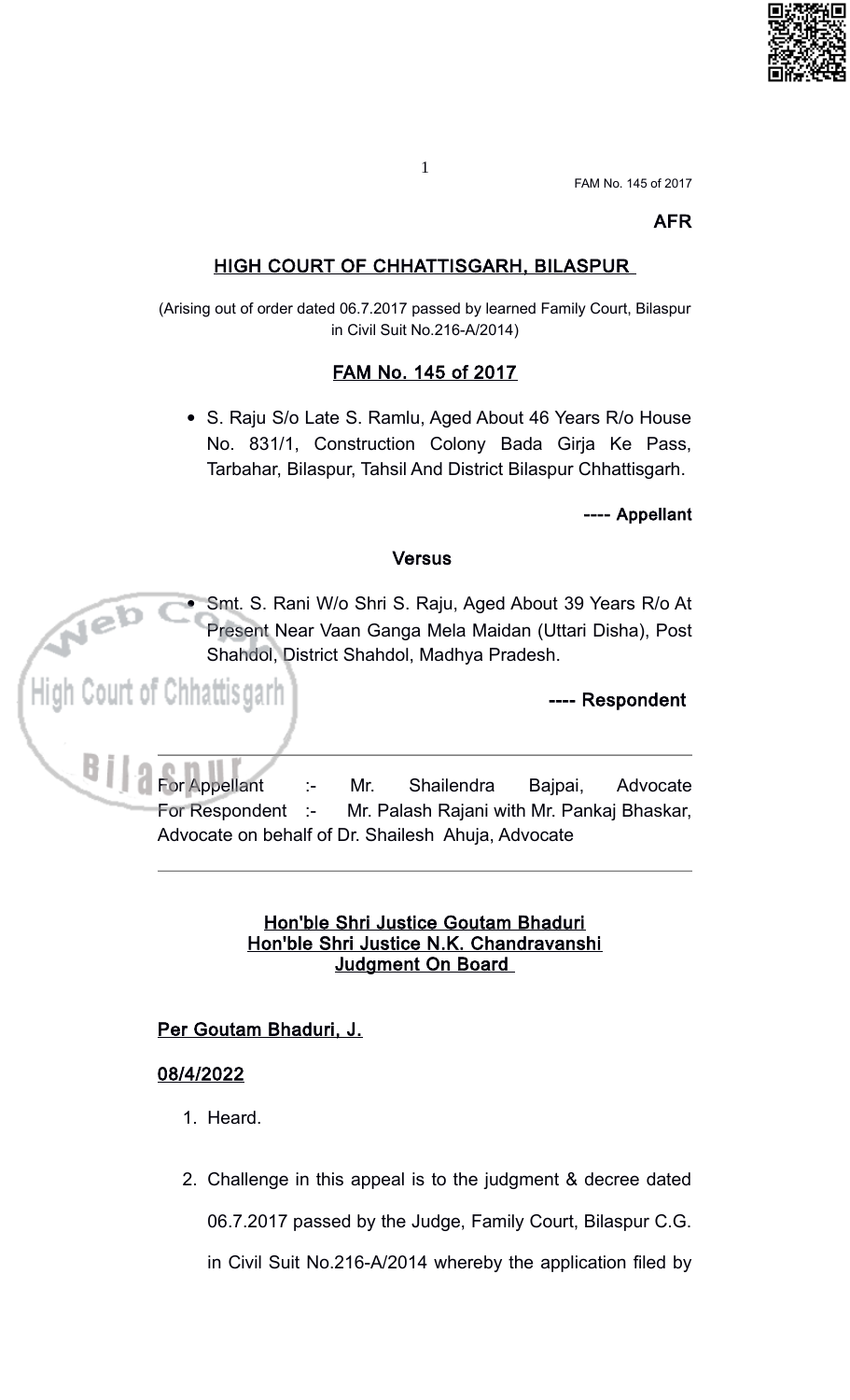

the appellant/husband for grant of decree of divorce on the ground of cruelty and desertion, was rejected.

- 3. The appellant/husband pleaded that he was married to the respondent/wife on 31.01.1986 and stayed up till 15.9.2011. The husband is engaged in job of railway guard and it was stated that before filing of the divorce petition, the wife deserted the husband without any lawful cause, from 15.9.2011. The allegation is that wife had availed different loans to the extent of  $\overline{\epsilon}$  10-12 Lacs, without the knowledge of the husband even by placing the ornaments which were meant for the marriage of their daughter as a pledge to High Court of Chhaifferent creditors. Further, the allegation which was also leveled against the husband that the husband was having illicit relation with one lady named Tulsa Mahobia, outside the marriage, consequently, it damaged the reputation of the husband in society, amounting to cruelty and therefore, the divorce was claimed for on these grounds.
	- 4. The wife denied the allegations of the husband, instead it was stated that since she was subjected to torture for demand of dowry, she was forced to leave the matrimonial house, consequently, she was subjected to cruelty, by the husband. She further contended that an application was filed for maintenance, wherein the maintenance was granted in favour of the wife and she had never deserted the husband of her own but because of the torture meted out to

 $\overline{2}$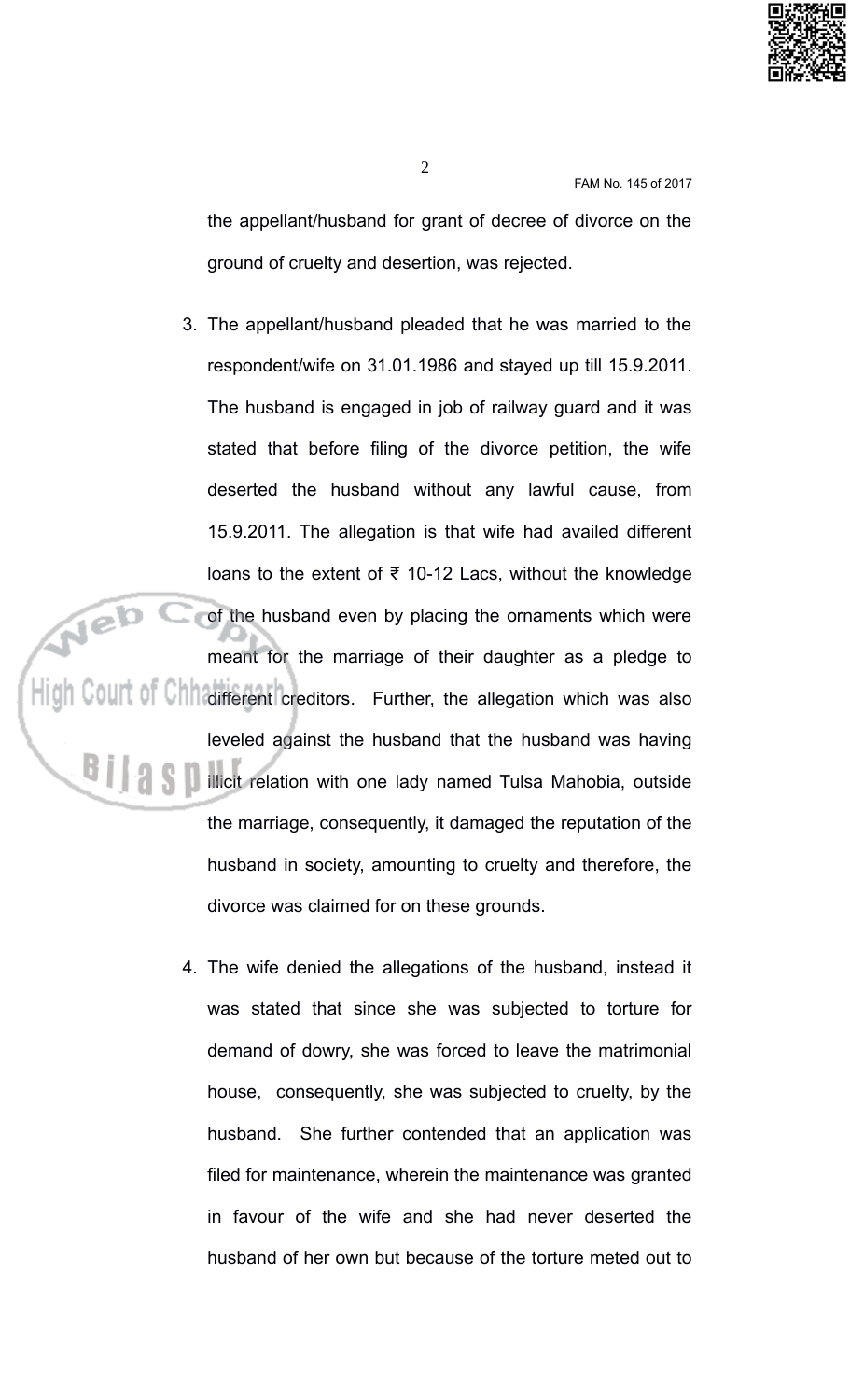

her, she left the company. As a consequence, the husband would not be entitled for decree of divorce.

5. Learned counsel for the appellant/husband would submit that evidence in this case would reveal that the wife without the knowledge of the husband had pledged the ornaments which were procured for marriage of their daughter and he came to know about this fact when demands were made by different creditors. He would further submit that this act itself would amount to cruelty as the faith between the husband and wife was broken. He would further submit that in the proceedings under Section 125 of the Cr.P.C., the allegation High Court of Chill of illicit relation with one lady namely; Tulsa Mahobia was

> clamped against the husband which was a lie and was never proved, as such, the nature of allegation resulted in huge defamation of the husband in the society, on this ground also the husband was entitled for decree of divorce. He further submits that without any lawful reason, the wife left the company of the husband on 15.9.2011, therefore, both on the ground of cruelty and desertion, the learned Family Court, Bilaspur should have granted the decree of divorce. He further submits that the evidence adduced by the husband was also not appreciated in its proper prospective by the learned Family Court, Bilaspur as such the judgment and decree be set-aside and divorce be granted.

6. Per contra, Mr. Palash Rajani and Mr. Pankaj Bhaskar,

 $\overline{3}$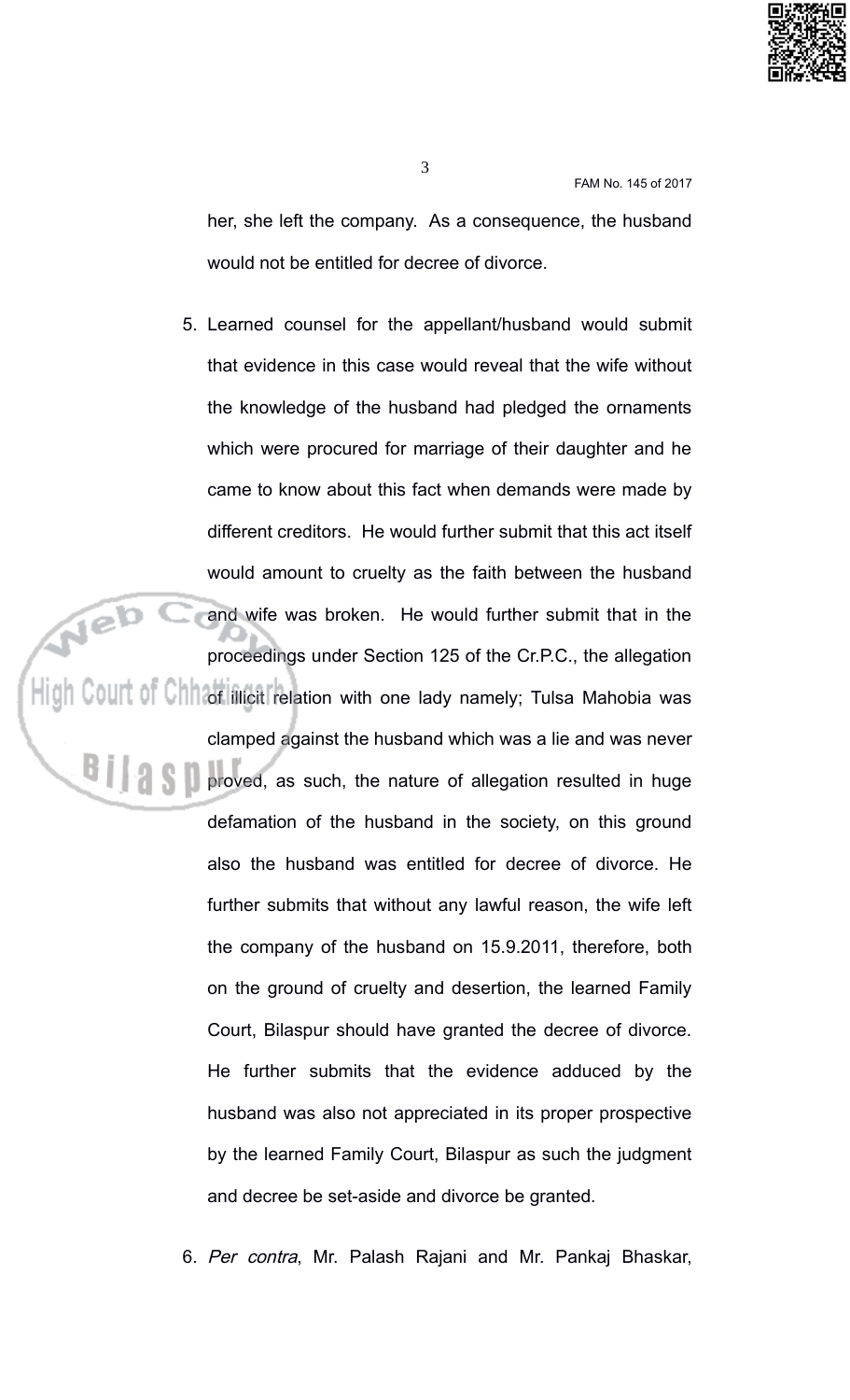

learned counsel for the respondent/wife would submit that the order of the learned Family Court, Bilaspur is well merited. They would further submit that the judgment passed by the Judicial Magistrate in the proceedings under Section 125 of the Cr.P.C. would reveal that the husband was in illicit relation with a lady namely; Tulsa Mahobia which was not rebutted. Consequently, there were sufficient reasons for the wife to leave the company of the husband and there was no willful desertion. They would further submit that the proceedings during the conciliation would also reveal that the wife was willing to join the company of the husband and therefore, the desertion was not proved. They iallioyall would further submit that though the oral statements were made that the wife has obtained loan in absence of knowledge of the husband but this fact has not been proved before the Court and accordingly, the order of the learned Family Court is well merited and do not call for any interference.

- 7. We have heard learned counsel for the parties and perused the evidence available on record.
- 8. Primarily, the husband filed the petition for divorce, on the ground that without his knowledge the wife has raised loan from the general public at large which inflated to  $\overline{z}$  10-12 He came to know of the fact as and when the Lacs. creditors knocked his door. Husband pleaded that initially

 $\overline{4}$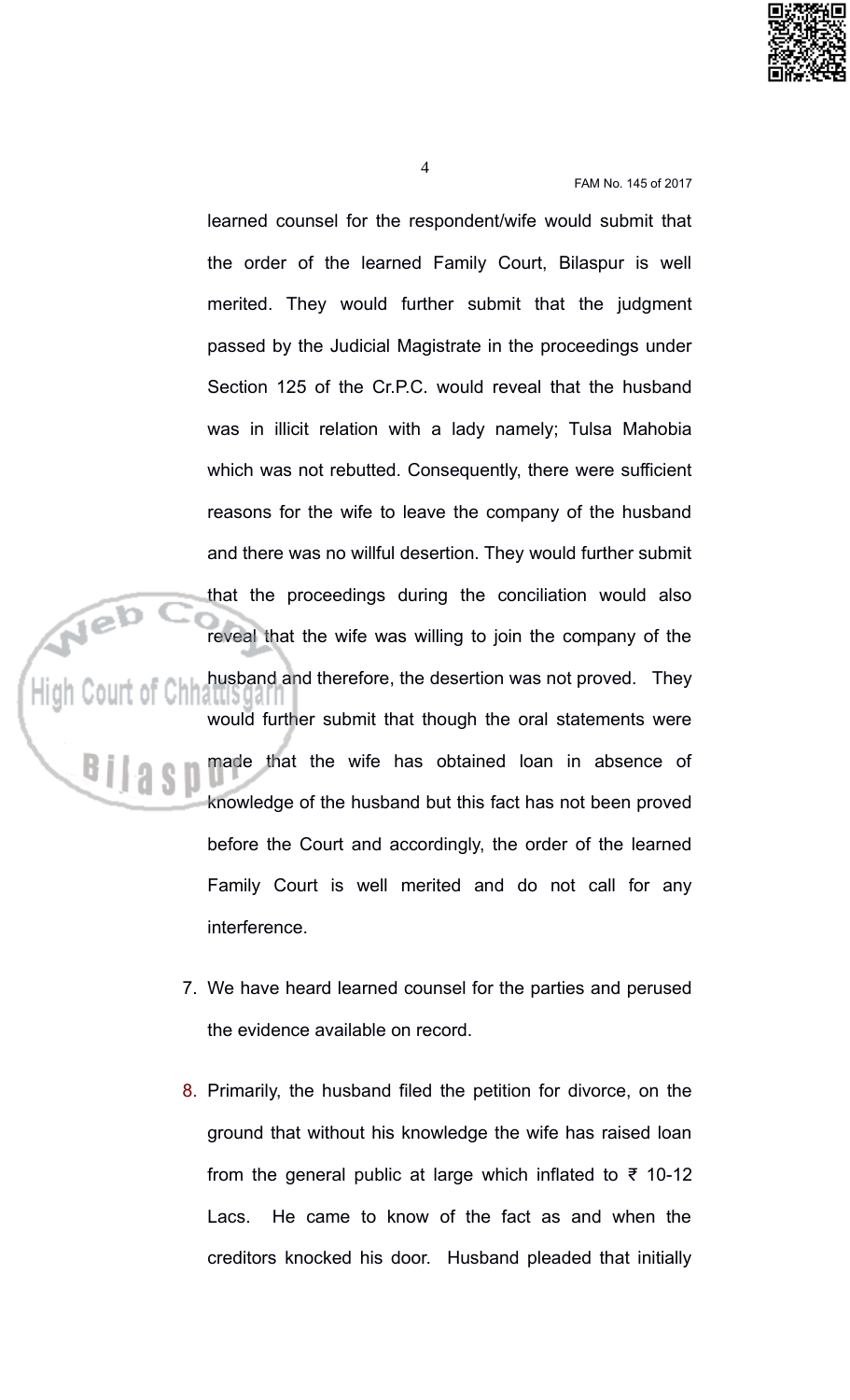

when he enquired the issue from the wife she got agitated and left the house on 15.9.2011. The application also contains pleading that in a proceeding for claiming maintenance, the wife has alleged that the husband was having illicit relation with third lady out of marriage which had diminished and defamed the image of the husband in society.

9. The husband examined himself as PW1 and son namely; S. Vimal Kumar and daughter namely; Kumari S. Kavita were Web ( examined as PW2 and PW3 respectively. The husband in his statement contended that wife without his knowledge has High Court of Chinavailed a loan of ₹ 10-12 Lacs to pass to her mother and while doing so she had even pledged the ornaments which were purchased for the marriage of their daughter. He came to know of the fact when the creditors knocked his door. He further asserted that when the issue was enquired from the wife she got agitated and left the house without any reason on 15.9.2011. The son S. Vimal Kumar PW2 has stated that his maternal grandmother and aunt always asked for financial help from his mother and while doing so the mother pledged the ornaments of her daughter which were meant for the marriage and gave the money to her mother. Likewise, the daughter Kumar S. Kavita PW3 stated the same facts that the maternal grandmother and aunt always asked for financial help from her mother and in turn the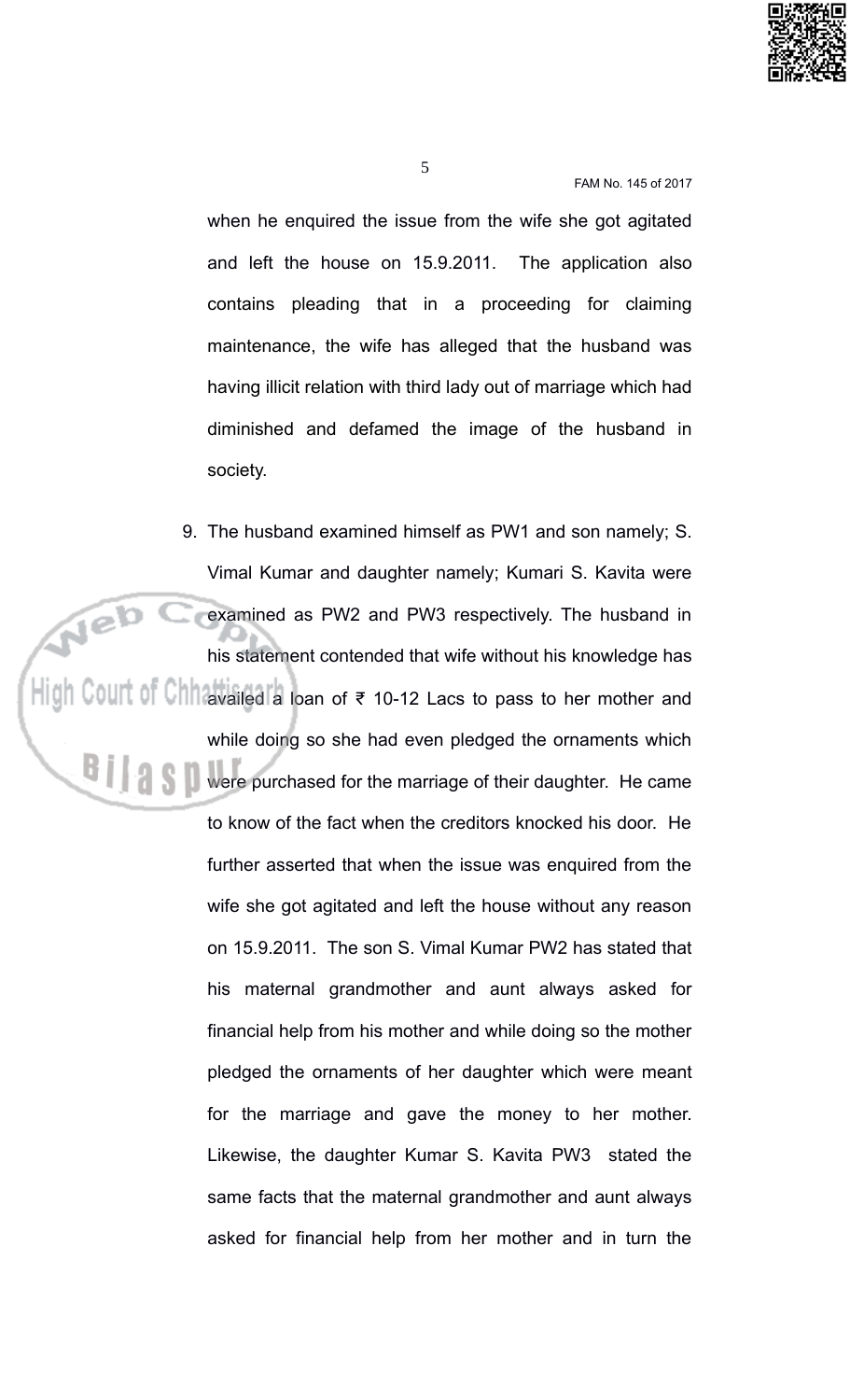

mother pledged the ornaments which were purchased for her marriage to the creditors. In cross-examination of the husband, no rebuttal has come up to deny pledge of ornaments that she has obtained the loan by pledging the ornaments of the daughter. Likewise, in the crossexamination of the son, he has also disclosed the fact that he came to know that the ornaments of his sister which were purchased for the marriage were kept under pledge and according to his estimation ₹ 10-12 Lacs were obtained as a loan. The daughter PW3 Kumari S. Kavita in her crossexamination stated that she was a party to the incident while the ornaments were purchased for her marriage and stated that for making those purchases, she normally was with her parents and she has seen the bills. On a specific suggestion given to the children also that mother has not obtained any loan, it was denied.

10. In the cross-examination of the husband/appellant, about one creditor namely; Vijay Jheersagar, came to know. His name was not stated as a creditor in examination-in-chief, it was at the behest of the wife that the name was disclosed. Vijay Jheersagar was examined as PW4, he also contended that he knew both the appellant and the respondent (husband/ wife) and he had a good relation with them. This witness further deposed that in the year 2010, the wife came to him and demanded an amount of  $\overline{\epsilon}$  25,000/-, on the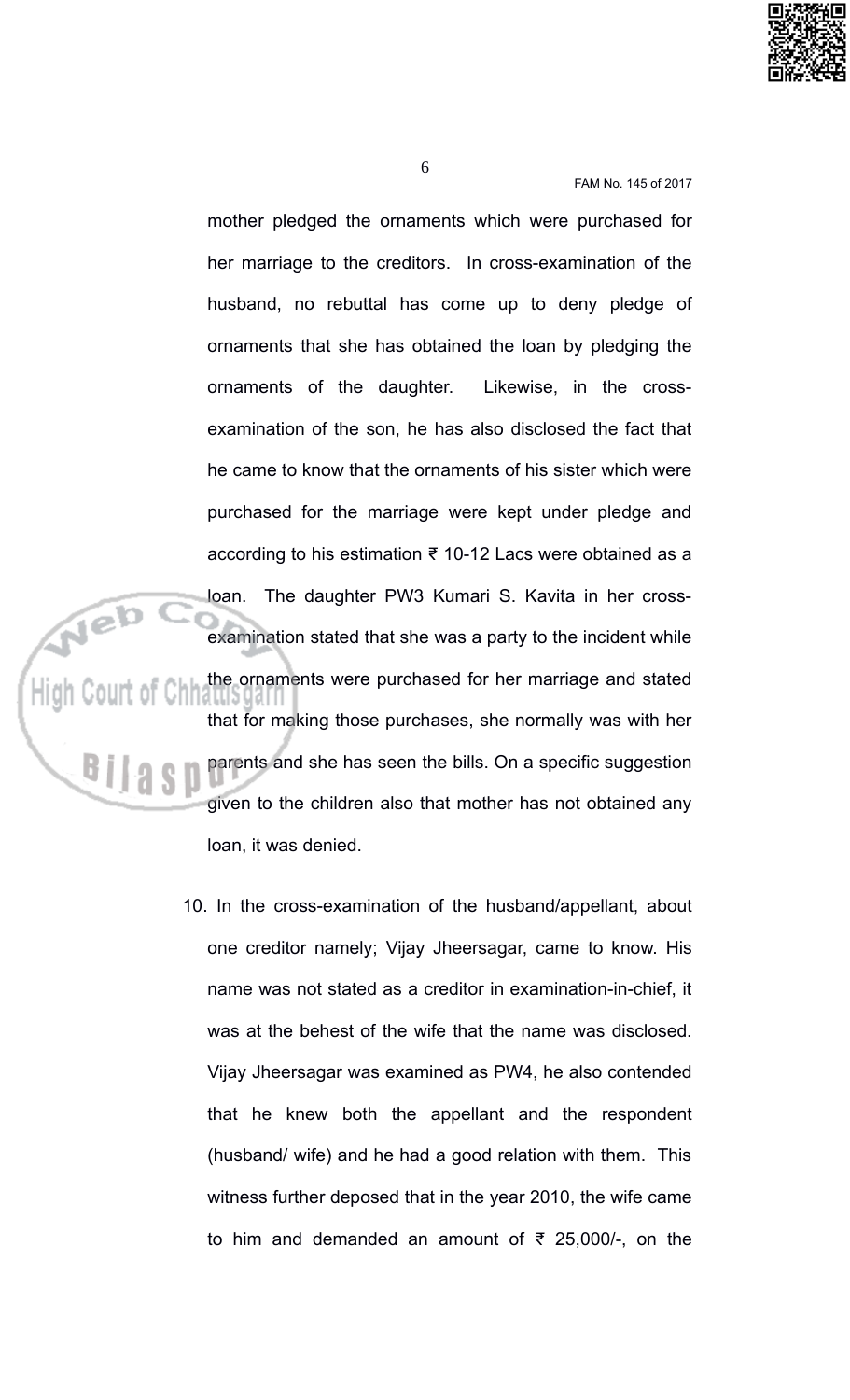

ground that husband needs it for household support and it would be returned within 01 or 2 months. Having believed and knowing each other, he advanced the amount of  $\bar{z}$ 25,000/-. Subsequently, when the amount was not returned after 01 or 2 months he went to the house of the appellant S. Raju and demanded the money back, wherein, he came to know that husband was not in know of the fact that such loan was availed by his wife. In the cross-examination, though the suggestion was given that she has not availed any loan, it was denied on the assurance that it would be returned within 1 or 2 months.

High Court of Chi The reading of the said statements of PW1/appellant, PW2/son, PW3/ daugther and PW4/ creditor together would lead to show that the wife in absence of knowledge of the husband has availed the loan from third party. In a normal household of the Indian society, the narrative made by the son and daughter that the ornaments were purchased for the ensuing marriage of the daughter appears to be more logical. It is obvious that during the marriage ceremony in the Indian household, the presentation of the ornament is normally done for which the parents starts the effort, from an Consequently, when there is no crossearly date. examination on this issue that the ornaments were pledged to obtain the loan and reading one of the incident of obtaining loan which is supported by PW4/creditor, it shows

Neb

 $\overline{7}$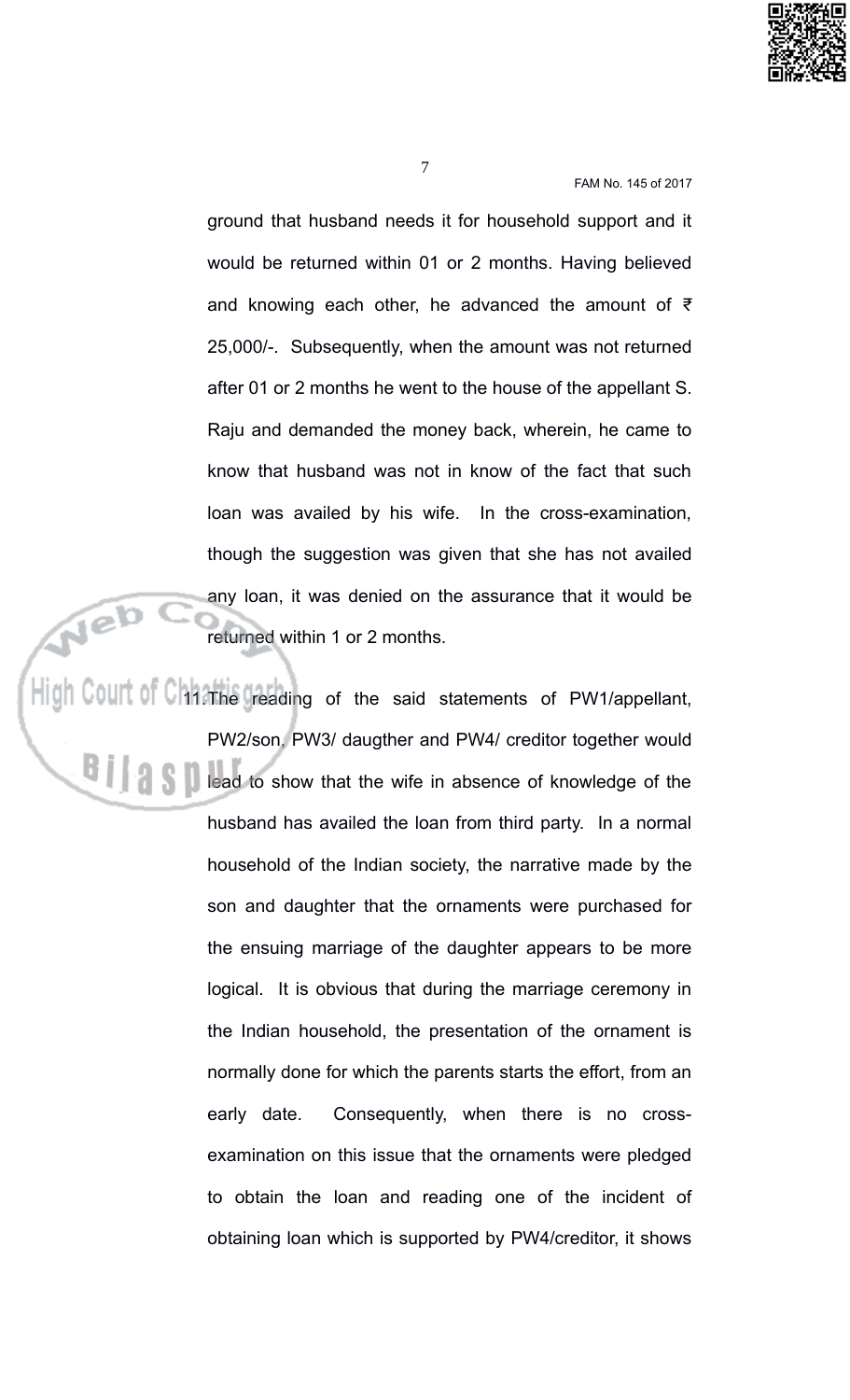

that wife had obtained the loan without the knowledge of the husband.

- 12. Cruelty may be physical or mental. Mental cruelty is the conduct of other spouse which causes mental suffering or fear to the matrimonial life of the other spouse. Cruelty normally has to be distinguished from the ordinary wear and tear of family life and naturally it cannot be adjudged on the basis of the sensitivity of a particular person. The conduct of the wife which has been projected and incidentally the Neb c children, who have supported such fact against the mother that wife without the knowledge of the husband has done High Court of Chinaway with the security of the marriage of the daughter and has obtained amount from the creditor by pledging the Somaments meant for the marriage of the daughter would certainly cause apprehension & fear and create financial pressure on the mind of the father as we cannot also forget the hard reality which exists in the society to present a girl during the marriage with ornaments. Consequently, if a spouse by her own conduct, in such a way without caring about the future of the daughter, parts with the ornaments which were meant for the marriage, it will be within the ambit of mental cruelty done by the wife.
	- 13. Now coming back to the allegation about illicit relation, the husband has filed an order marked as Exhibit P1 under Section 125 of the Cr.P.C. dated 06.12.2013 filed before the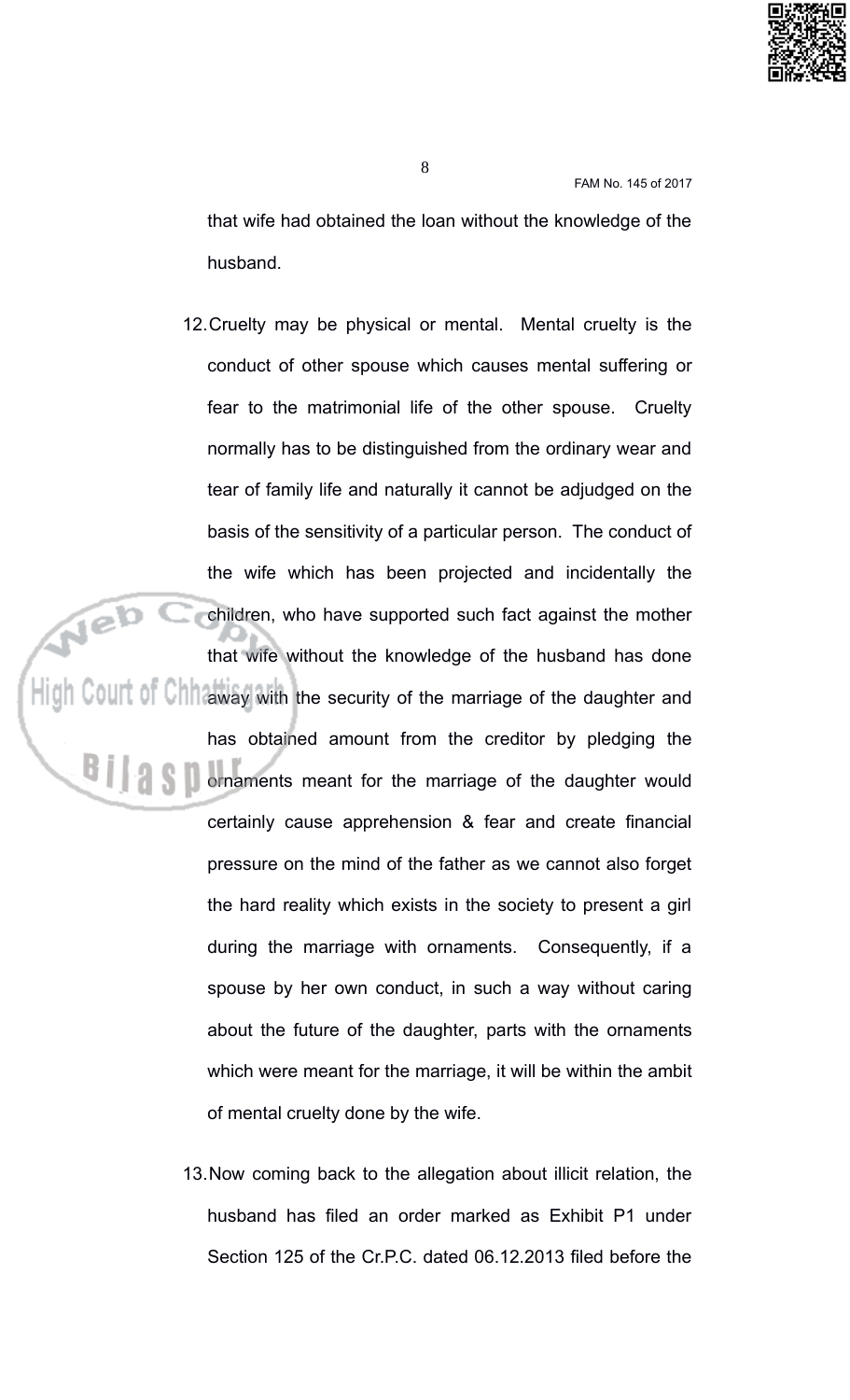

Family Court, Shahdol. The facts narrated in the Exhibit P1 are not disputed by the parties. The order records that wife alleged in the year 2009 that the husband has developed illicit relation with one lady namely; Tulsa Mahobia, who is neighbor and she was kept by him for three days and used to sleep in the bedroom while the wife was made to stay outside. The order further reflects that she mentioned this fact that she came to know about the illicit relation of the husband with the neighbor in the year 2010, when she recovered a letter addressed by the husband to such lady. High Court of Chhamsoder fun The said letter has not been produced in this case. The

order further records that husband of Tulsa Mahobia is a

doctor and whenever she used to visit she used to visit with her husband. The order would reflect that the Family Court, Shahdol came to a finding that because of such allegation she has sufficient apprehension and cause to stay away and amount was granted under the maintenance. The husband in turn has vehemently rebutted the allegations and explained that without any sufficient cause his character has been assassinated which in turn resulted in the defamation of his image. In examination-in-chief, in the divorce petition, the wife contended that without permission of the husband she has not parted-away with the ornaments and amount to her parents and further she stated that because of the fact that she was subjected to torture for demand of dowry she started living separately at her parental house. She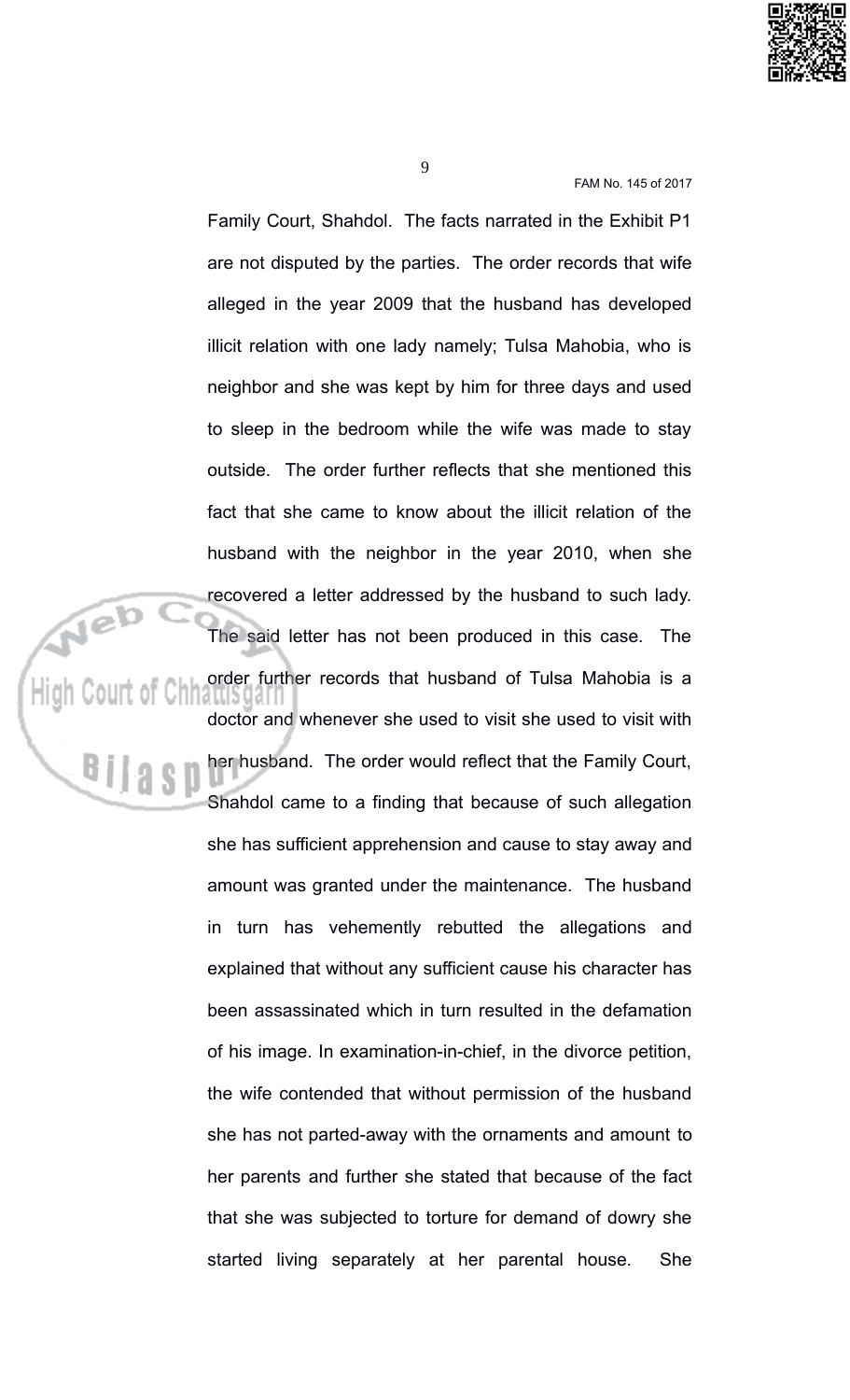

10

FAM No. 145 of 2017

repeated the fact that she was subjected to torture mentally and physically as such she was compelled to stay away. In her cross-examination, she stated that though the allegation of dowry was made but no report was ever made about demand of dowry.

14. The statement given by the wife before the Family Court, Shahdol in the proceedings under Section 125 of the Cr.P.C. and the statement given by the wife at Family Court, Bilaspur, in a divorce petition, shows that there is no consistency. Before the Family Court, Shahdol, the primary allegation of the wife was that she was forced to leave the High Court of Chh house of the husband for the reason that husband was having an illicit relation with the lady outside the marriage, Whereas before the Family Court, Bilaspur, the wife contended that she was forced to live separately as she was subjected to torture for demand of dowry. With regard to extra marital affair of the husband, we do not find any reliable evidence on record as statement of the wife itself is inconsistent. It is obvious that to suffer an allegation pertaining to once character of having an extra marital affair is quite tortuous for any person and whereas inconsistently in the statement and only allegation of extra marital affair is raised by the wife casually against the husband certainly which always has a bad impact in image of a person qua the society, therefore, would amount to mental cruelty.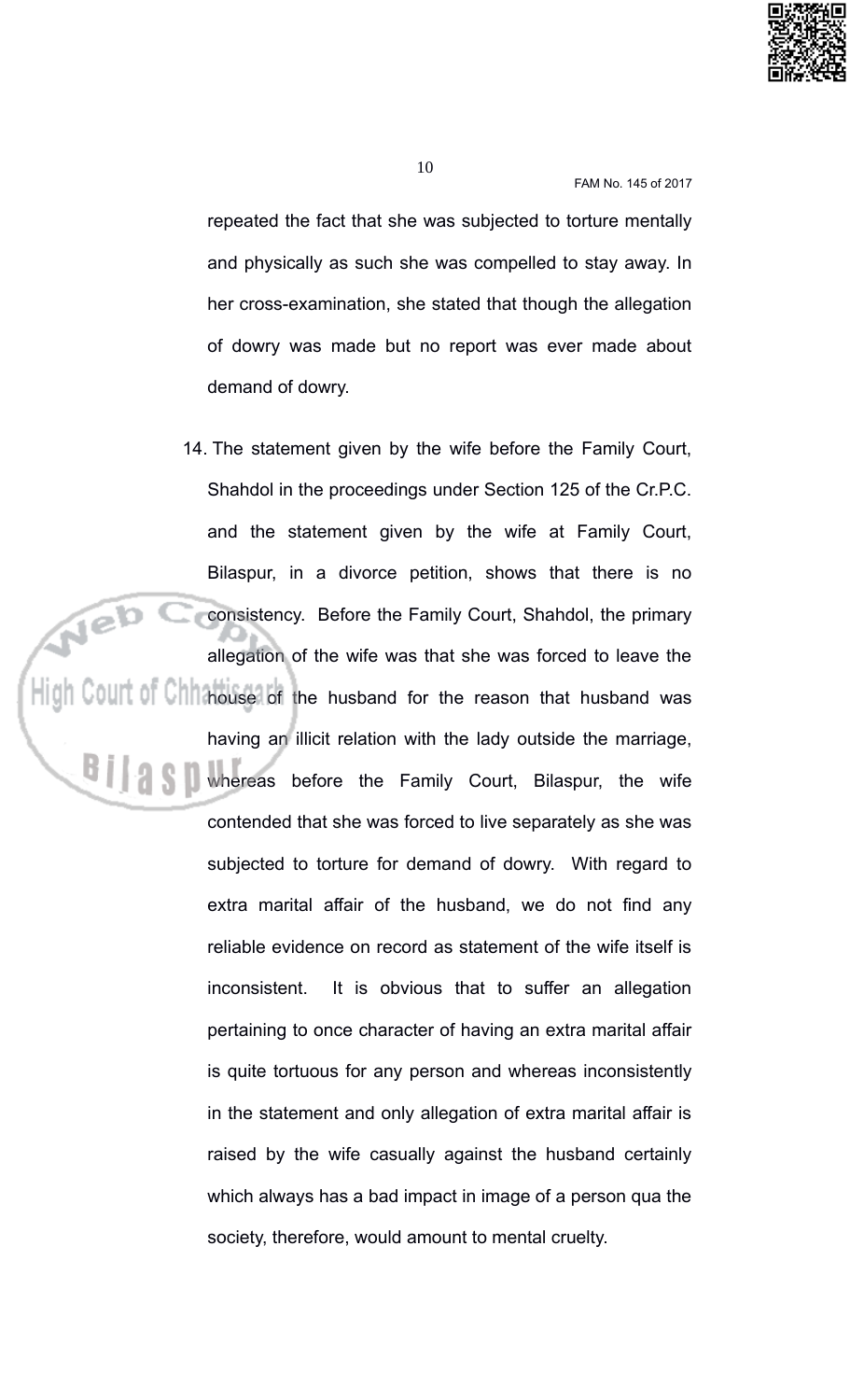

11

FAM No. 145 of 2017

15. In a matter of extra marital affair allegation, the Hon'ble Supreme Court dealing with the said issue in the matter of Narendra Vs. K. Meena, reported in AIR 2016 SC 4599 redirected the view taken in the matter of Vijaykumar Ramchandra Bhate V. Neela Vijaykumar Bhate, reported in AIR 2003 SC 2462 and held that when the assassination of character is made by either of the parties it would constitute a mental cruelty for which a claim for divorce under Section 13(1)(i-a) of the Hindu Marriage Act, 1955 would be sustainable. The Hon'ble Supreme Court held thus at para 13 :

High Court of Chhattisgarh

"13.....The position of law in this regard has come to be well-settled and declared that levelling disgusting accusations of unchastity and indecent familiarity with a person outside wedlock and allegations of extramarital relationship is a grave assault on the character, honour, reputation, status as well as the health  $\mathsf{of}$ the wife Such aspersions of perfidiousness attributed to the wife, viewed in the context of an educated Indian wife and judged by Indian conditions and standards would amount to worst form of insult and cruelty, sufficient by itself to substantiate cruelty in law, warranting the claim of the wife being allowed. That such allegations made in the written statement or suggested in the course of examination and by way of cross-examination satisfy the requirement of law has also come to be firmly laid down by this Court. On going through the relevant portions of such allegations, we find that no exception could be taken to the findings recorded by the Family Court as well as the High Court. We find that they are of such quality, magnitude and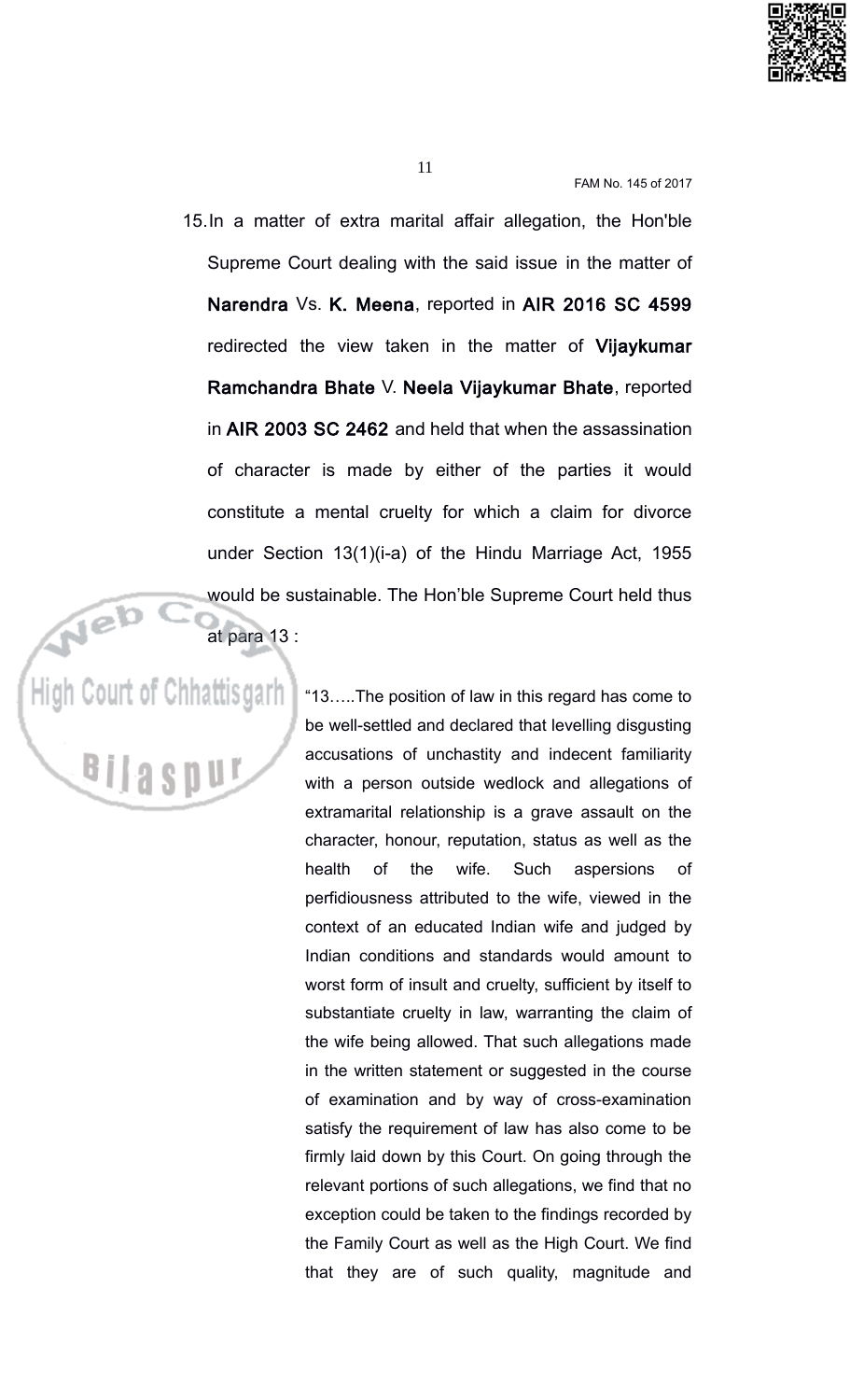

consequence as to cause mental pain, agony and suffering amounting to the reformulated concept of cruelty in matrimonial law causing profound and lasting disruption and driving the wife to feel deeply hurt and reasonably apprehend that it would be dangerous for her to live with a husband who was taunting her like that and rendered the maintenance of matrimonial home impossible."

16. Now coming back to the point of desertion, the wife has made inconsistent statements in proceedings under Section 125 of the Cr.P.C. before the learned Family Court, Shahdol and in the divorce petition before the learned Family Court, Bilaspur. In the divorce petition before the learned Family Court, Bilaspur she alleged that she was forced to leave the house because of the fact that husband was having illicit relation with one Tulsa Mahobia whereas in the learned Family Court, Bilaspur she contended that she was forced to live away from the husband for the reason that she was subjected to cruelty for demand of dowry. The evidence would show that the wife left the company of the husband on 15.9.2011, though in her deposition in the divorce case she stated that she is ready and willing to stay with the husband but allegations of demand of dowry and torture and the fact of illicit relation with a lady outside marriage, was maintained. The husband's statement recorded before the learned Family Court, Shahdol marked as Exhibit P1, is not disputed by the wife. He stated that after she left on 15.9.2011, he went to Shahdol to bring her back and also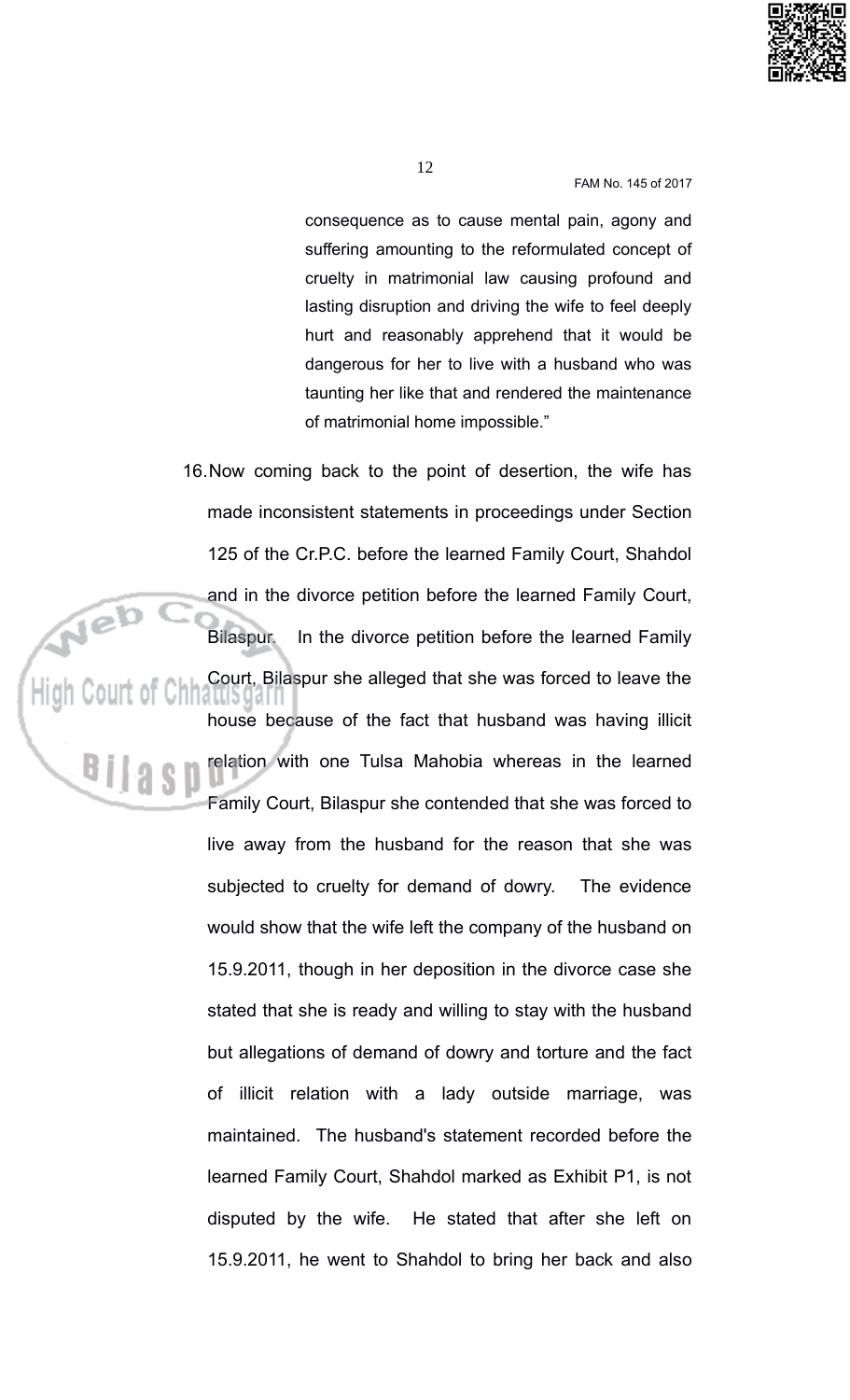

sent their son and daughter to Shahdol to bring her back but eventually, all failed. The order under Section 125 of the Cr.P.C. dated 06.12.2013, Exhibit P1 records that there was sufficient reason for the wife to stay away. In view of allegation and counter allegation by the parties, it appears that the said findings have not been disturbed/ subjected to challenge before the higher forum. In absence thereof, we would not like to deliberate on this issue, on the ground of desertion.

17. Applying the aforesaid ratio to the facts of this case, we are inclined to hold that parting away the ornaments by pledging High Court of Chhwithout knowledge of husband, which were meant for marriage of daughter and further the unsubstantiated **All allegations leveled by the wife, assassinating the character** of the spouse/husband would amount to a mental cruelty to husband. Therefore, for the reasons as stated in Narendra (supra), the marriage deserves to be and is hereby dissolved by a decree of divorce on the ground stated in Section 13(1)(i-a) of the Hindu Marriage Act, 1955.

> 18. Now coming back to the permanent alimony, the statement of the husband in the cross-examination in the year 2016, shows that he made a statement that he gets an amount of ₹40-45,000/- as a salary. There is no evidence that the wife has independent source of income. Naturally with the passage of time, as we are in the year 2022, there has been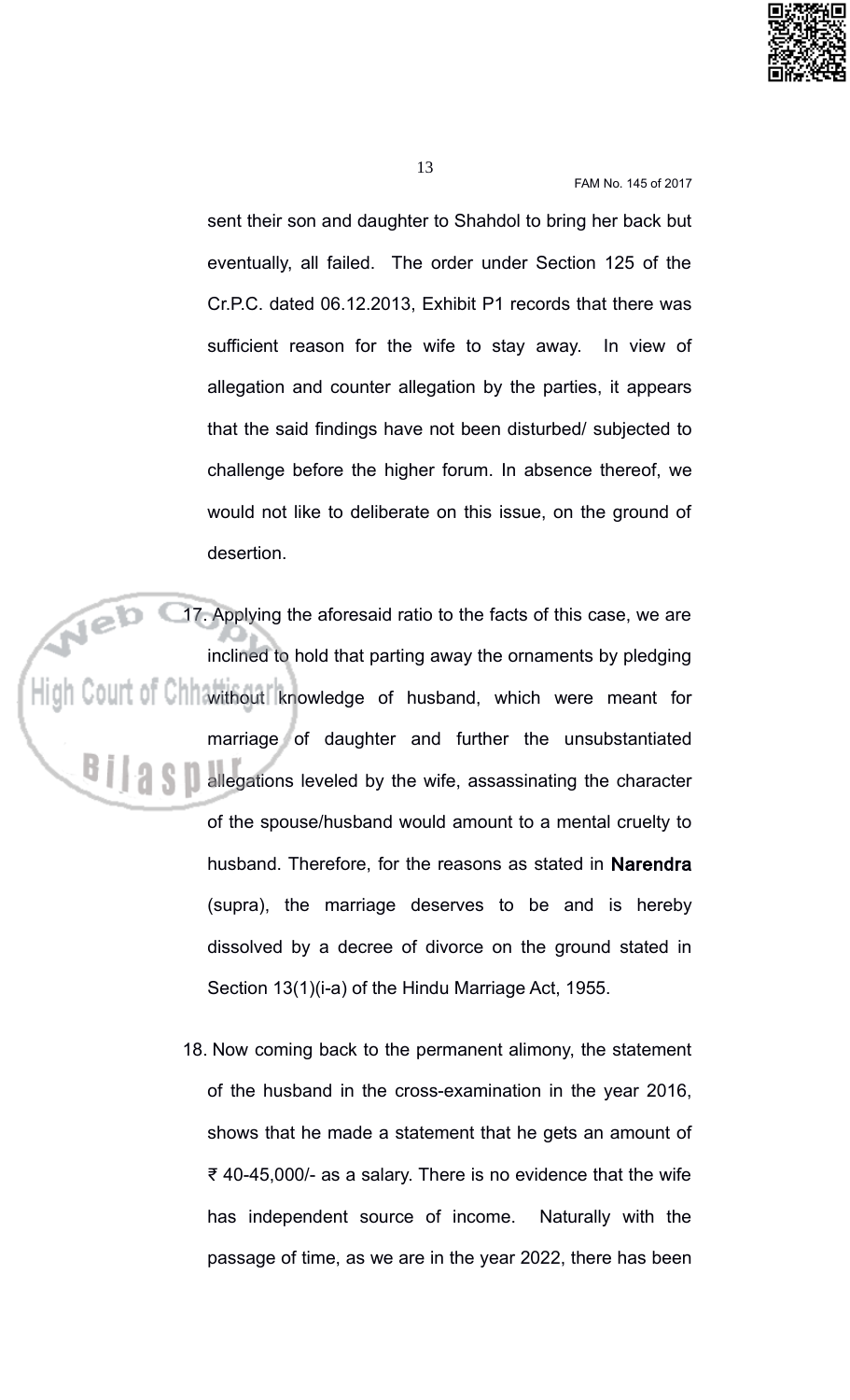

14

FAM No. 145 of 2017

a considerable hike in the cost of living. Taking into such fact, we deem it proper to grant an amount of ₹15,000/- per month to the wife as a permanent alimony, which in turn would be adjustable to any amount paid under Section 125 of the Cr.P.C.

19. With the aforesaid observations and directions, the appeal is allowed to the extent indicated above, leaving the parties to bear their own cost(s).

A decree be drawn accordingly. High C (Goutam Bhaduri) Judge

(N.K. Chandravanshi)

 $SD/-$ 

Judge